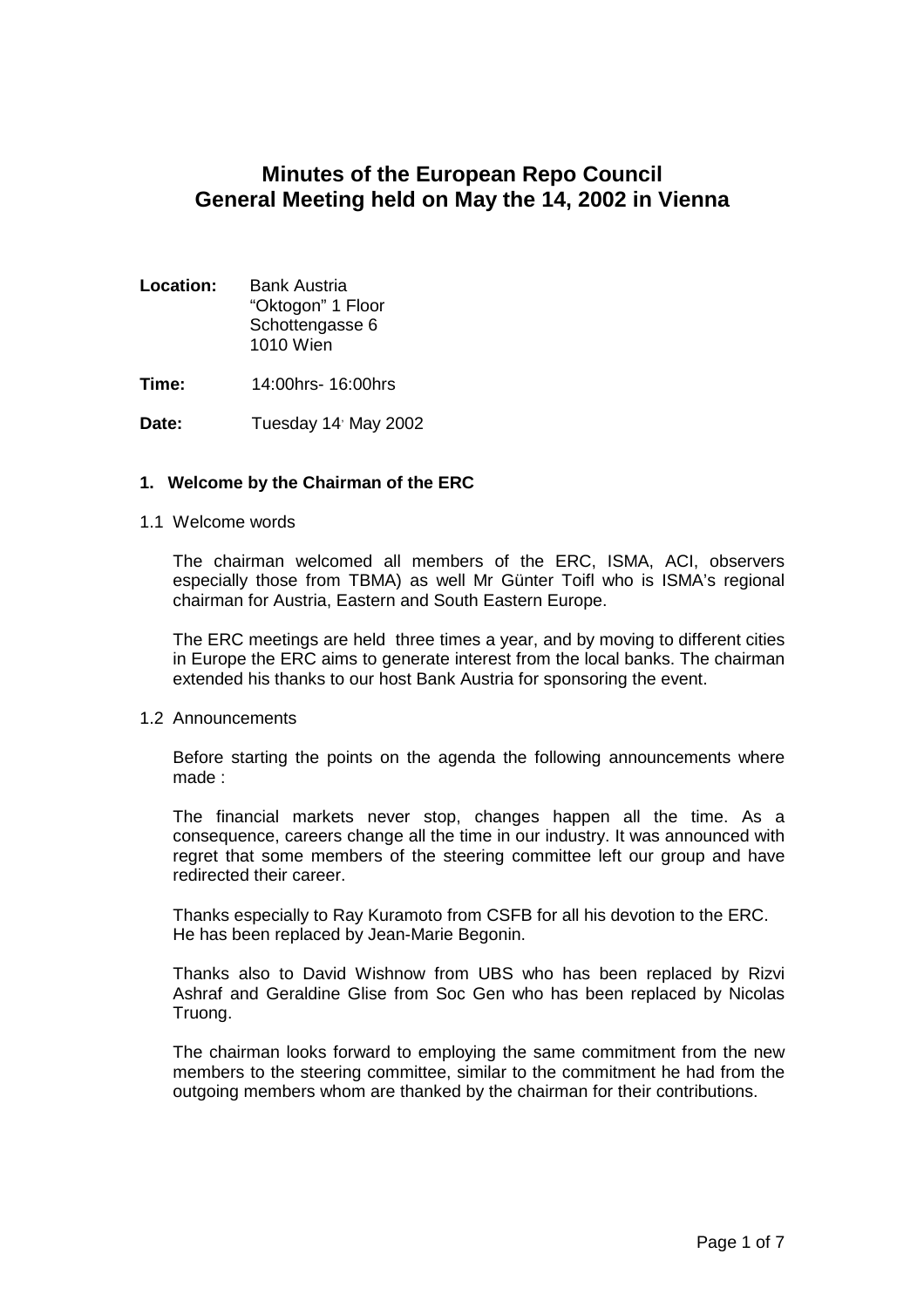1.3 Approval of previous minutes

The minutes of the meeting held in Madrid on the  $14<sup>th</sup>$  of January 2002 and dated January 31, 2002 were unanimously approved and no remarks were made (the minutes were already approved at the ERSC meeting).

1.4 Update on events and information

The chairman provided the assembly with a brief update on developments in the repo world in Europe:

After the elections in Madrid, the official posts were chosen amongst the steering committee members. Ulf Bacher as vice-chairman and Godfried De Vidts as chairman have been re-elected. Unfortunately, as there is no permanent secretary, the decision was taken between the members to rotate the job. As a consequence, Mr. M. Murray from Ceca Madrid was appointed secretary for this meeting.

The next repo survey will be conducted as of June 12<sup>th</sup> 2002. If your bank has not participated in the past please come forward.

It is important that as many banks as possible participate. Not only for the repo survey itself, but for the benefit of the industry. Firstly, it gives you a very good idea as to where the product is moving too and helps the central banks to judge the importance of the repo market. Secondly, it will show your direct superiors that your job is worth every single penny of investment.

The data submitted by your firm will be handled in the strictest confidence. A pledge of confidentiality may be found on the survey form. The data will only be seen by one person at the ISMA centre, the person conducting the survey on behalf of ISMA and the ERC.

The survey form can be downloaded from **www.isma.org** by going to the "surveys and reports" section and by choosing repo market surveys link. Alternatively, you can email the chairman and he will forward the document to you as soon as possible.

Recently there was a call for contributions from interested parties on the joint work of the ESCB and the Committee of European Securities Regulators in the field of Clearing and Settlement. This document can be found on the ECB´s website. It would be very useful if all of your institutions could contribute to this important initiative. The chairman expressed the opinion that Europe is finally getting ready to tackle our securities infrastructure.

The following activities are taking place in this field:

The European Commission will issue a communication on the subject of clearing and settlement at the end of May.

The Giovannini group has started work on the second report and a meeting will take place at the beginning of June. This report should be available by mid summer.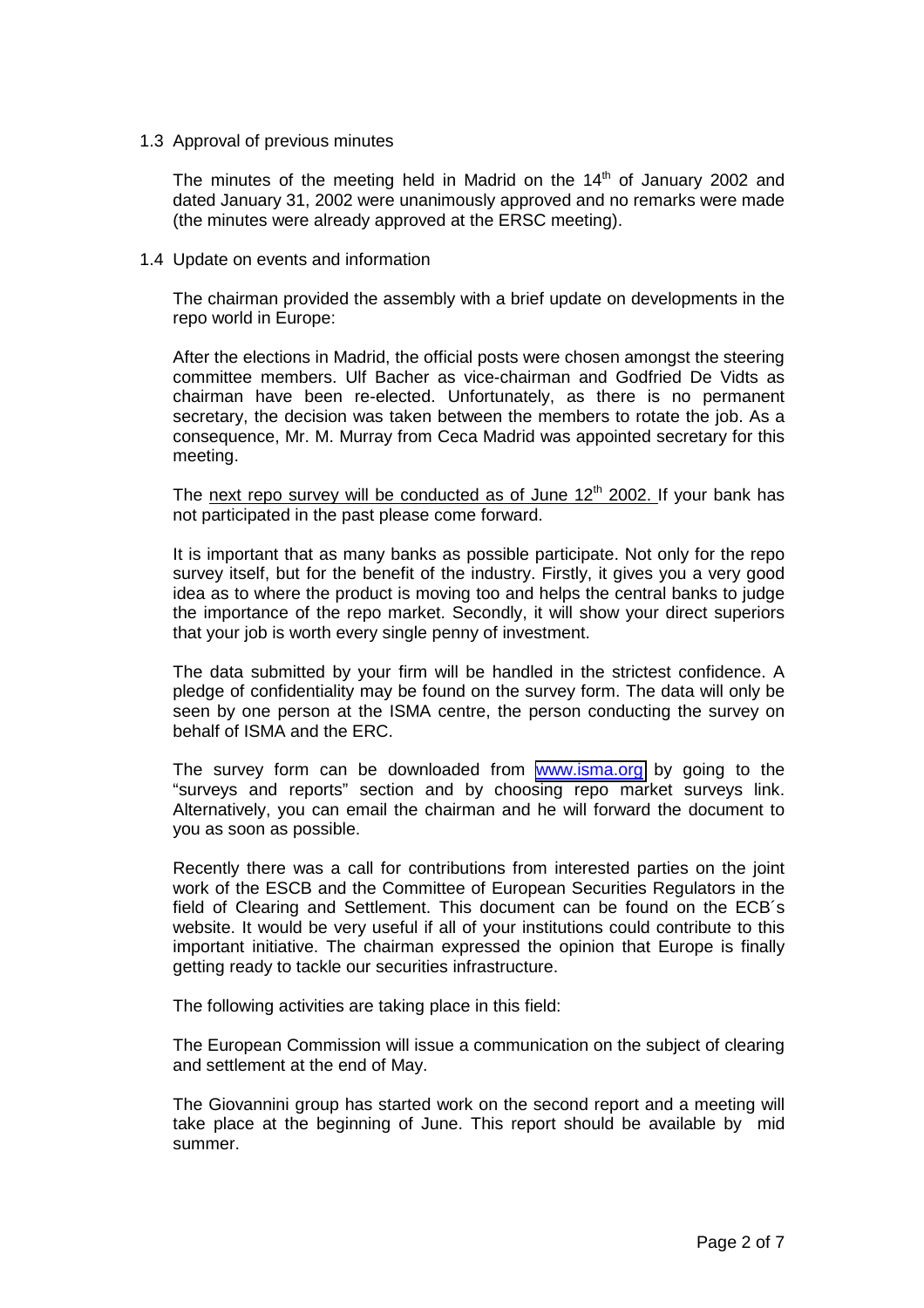The European Banking Federations have created a permanent working group called ESI, the European Securities Infrastructure Working Group bringing together a group with a European bank practitioner's perspective to address the authorities.

Furthermore, the ECB had a meeting on collateral issues on January 21, 2002 specifically on collateral issues.

CCP Update this name has now been adopted rather than CCCP; CCP stands for cash and collateral pool.

Work on this project is currently in progress and is being carried out by a working group of the New York Federal Payments Risk Committee. There are currently the following three separate strands or models under consideration:

- Cash based
- Collateral based
- Guarantee based

The working group will present and report a review of the work to date to members of the Payment Risk Committee and to attendees from a group of central banks who have shown interest in the proposals. A full draft report is expected by Q2-Q3 this year.

#### Education

Moving on, and a small remark on education. Part of the task of the ERC is to educate our members on the development of the market. We have identified a real need for education. The group is aware that there are many seminars available, many of which are commercially organised events and therefore relatively expensive.

The chairman has requested ISMA to ascertain whether an educational seminar could be organised for the members of ISMA and ACI, whereby the steering committee - amongst other speakers - would go step by step into the topic of repo transactions. Currently, the target date is late November 2002. The first, but if successful not the last seminar will be held in Brussels. Details will be provided via email and will also be available on ISMA's website.

#### Local repo workgroups

The chairman attended Germany's ACI repo steering group and their general meeting. He expressed the usefulness of having local meetings in some other large countries with local banks when ACI meet. The local topics can then be raised to a European wide level. Mr.Murray has already started such an initiative in Spain as well. The repo community can benefit from each other's work and will without a doubt help to further unify the markets. The ERC has been created to make the repo market more liquid and efficient. The steering committee welcomes contributions from all members but needs to know the worries and suggestions from its members.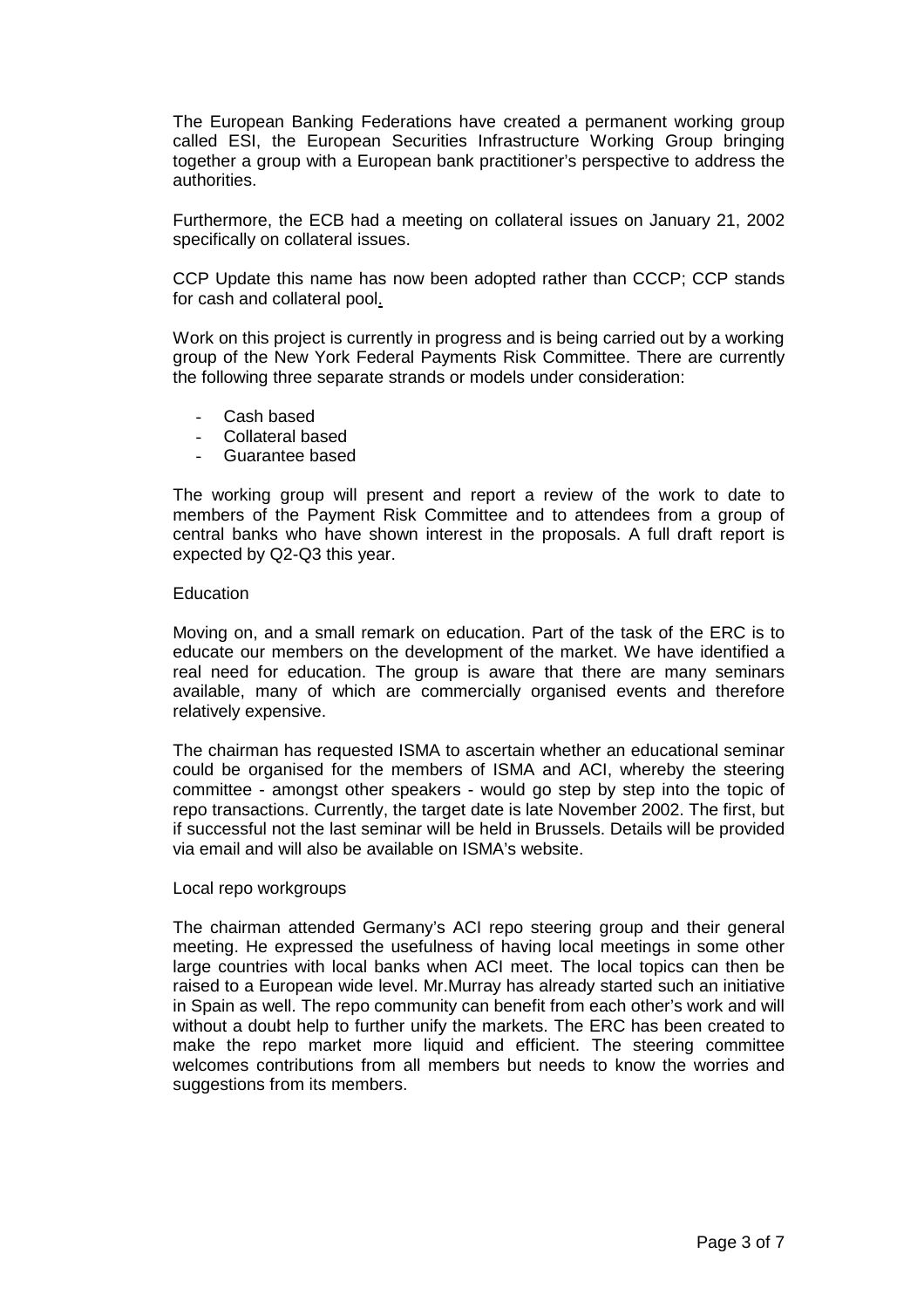#### **2. Spanish legal opinion: update & future developments (ISMA Zurich – Dexter Morse)**

As an interim solution to the problems faced in relation to this subject, ISMA issued a circular date 02/03/2002, by which they provided a short side letter modifying the GMRA and enabling market participants to use the TBMA/ISMA GMRA in Spain.

This initiative was undertaken due to the delays encountered in drafting the Spanish Financial Law and should simply serve as a provisional vehicle until the law is finally passed.

With respect to this new financial law, Mr. Morse pointed out that if the Parliament approves the law as outlined in the latest draft issued by the relevant Spanish Authorities, then a clear legal opinion may be obtained for Spain.

Some questions were made in relation to this side letter and whether it would still be necessary when the draft financial law is enacted. Mr. Morse informed that ISMA together with Freshfields would review the amendments to the draft financial law and would keep members closely informed of developments. The Chairman clearly pointed out that ISMA in this sense is working on the legal framework, and not the operational one.

#### **3. Japan tax issue: thin capitalisation rule (S. Bellani)**

Mr. Bellani reported on the Japanese withholding tax developments in cross border transactions, and in particular to the very thin capitalisation rule. The exemption criteria apply only between licensed institutions involved in transactions of maturity 6 months or less and on JGB´s and government guaranteed bonds issued in OECD countries. Corporates are excluded.

The Japanese Financial Authorities to date, do not seem very keen on easing the current 3 to 1 rule to the proposed 20 to 1 for broker dealers. However, Mr. Bellani informs the assembly that the industry is lobbying this issue heavily.

# **4. Legal documentation for Greece: what is the issue (E. Cia)**

In the same manner as in the Spanish case the ERC has being working very intensely on the legal documentation required for the treatment of repos in Greece.

The speaker informs the assembly that Greek repos are very similar to the traditional repos; however, some differences do exist. The local repo is regulated by the Bank of Greece and its format is similar to that of a collateralised deposit, whereby the underlying collateral is blocked and no transfer of title takes place. In this sense, he appeals to the lawyers at the banks to look very carefully at the implications of such differences.

Mr. Cia suggests that we should not look to change or strive to substitute this local product, as it would have a profound effect on Greek banks and their customers due to the associated fiscal issues.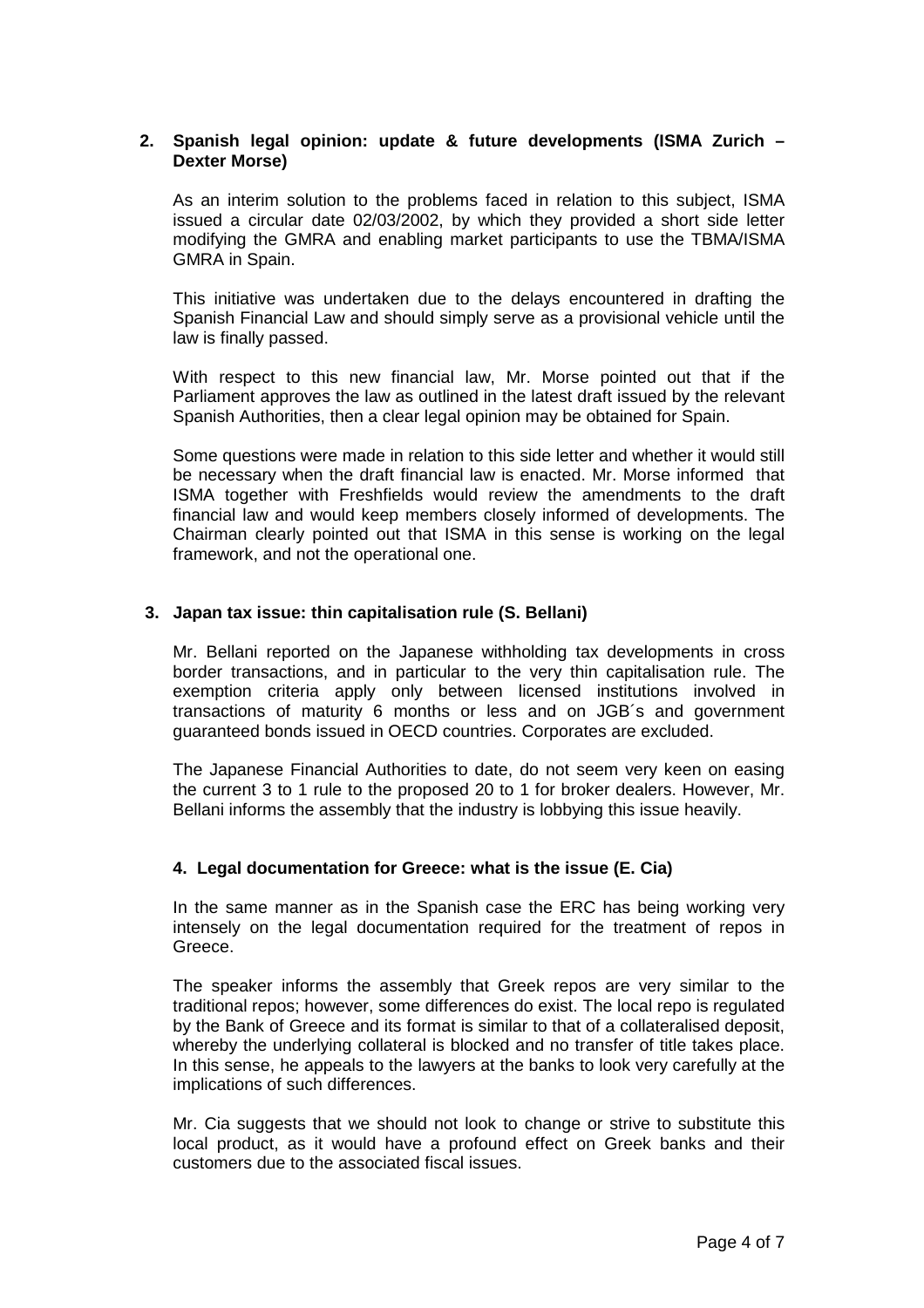In relation to traditional repos with Greek banks, there should be no inherent problems. however, some problems may arise with local securities due to a possible re-characterisation risk. Looking forward, we expect some changes which will enable a legal opinion for the Greek market to be obtained; nevertheless, a similar side letter to that proposed for the Spanish case may permit a provisional solution to the problem mentioned above.

Some questions were raised with reference to the possible side letter and to whether it actually solved issues relating to netting procedures, finally concluding that this should not pose any difficulties as there is no specific case law on this matter

# **5. Eurepo: reflection on the reference rate (M. Painting)**

Mr. Painting gave a brief update on the developments of this new index and went on to comment on the behaviour of the index, particularly in comparison to that of the old BBA fixing

The graph depicts the evolution of Euribor, BBA/Eurepo and their corresponding spread over time. The graph clearly indicates that spreads are wider using the old methodology and that this can be easily explained by the fact that there is a broader number of panel banks in the new index.

The speaker sends out a message of encouragement to the market and to those present to ensure the success of this index; in his own words: "Eurepo belongs to us all and it is in our own interest to promote it".

The chairman asked the speaker if he had observed any new business arising from this initiative, to which he replied that he had seen very little and that more efforts should be made in line with the original idea to convince customers that this index *is* indeed the market benchmark.

# **6. Clearstream /Euroclear bridge (C. Fitzmaurice)**

Ms. Fitzmaurice reported that there has been much debate on this topic at the European Repo Steering committee meetings as to which is the best way to approach the issue, since it is clearly affecting market liquidity.

We are aware of some advanced discussions between both providers striving for a daytime bridge and that all interested parties (Bank of Belgium, Bundesbank,ECB ) were present at these meetings.

From these discussions there are reports that Euroclear is working on an initiative that will presumably alleviate the actual situation within a month. Nevertheless, it is clear that the ERC needs to talk to both providers with the aim of making them sensitive to this issue and bring the debate forward to a satisfactory solution.

# 7. **Tier 1 & 2 : position of ERSC (U. Bacher)**

Mr. Bacher informs the assembly that the use of collateral in recent times is very efficient; indeed, more so than ever. This has brought to light some imperfections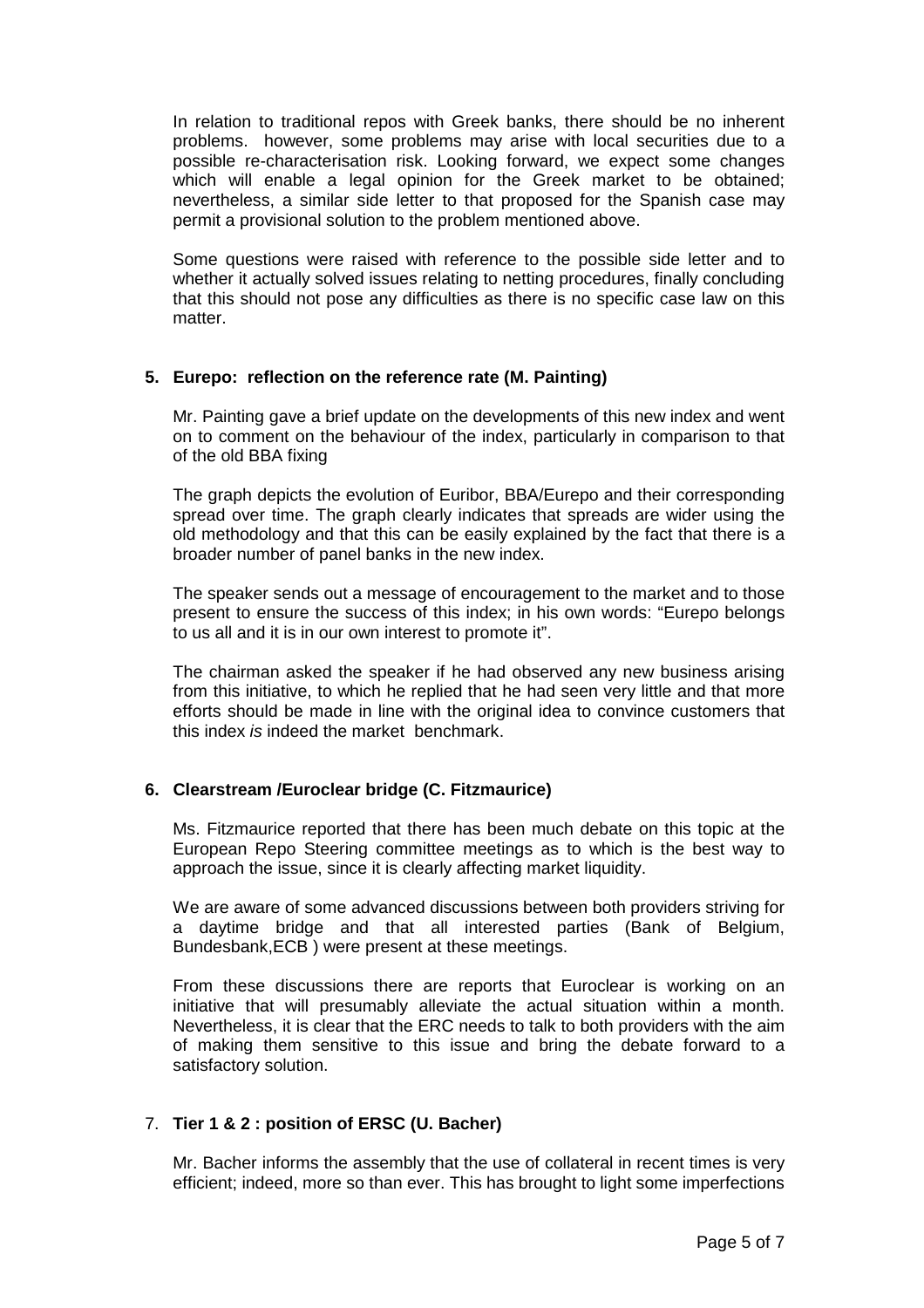or differences within markets in the Euro area in so far as the movement of collateral is concerned. The national banks seem to have differing collateral policies as regard to Tier 2.

The speaker raises the question, whether our objective should be to harmonise markets or ask the ECB to eliminate the Tier 1 / Tier 2 concept. It is quiet clear to the speaker that if we wish to have a level playing field for all banks, markets should be harmonised and central bank collateral policies should be similar.

#### **8. Basle II – update (R. Ashraf**)

Mr. Ashraf provided a brief update as to the status of Basle 2, pointing out that due to the intense market response and feedback to the drafts throughout the consultation process the target date continues to suffer delays. However, having reached this point it seems that the industry is generally supportive and strives to end this process. Some issues, including the W factor treatment of Haircuts etc. still remain under debate.

 As part of the effort by the ERSC to update its members, service providers can from time to time address the audience on topics that impact upon the repo business. The presentation can be obtained by contacting the organisations directly. For information purposes only a summary of the presentations follows:

#### **A. Euro-MTS – update on product developments (G. Garbi)**

Mr. Garbi informed the assembly by means of an electronic presentation on recent developments in relation to their trading system (Blind Brokerage) and on the creation of the Italian CCP, pointing out that in order to use this product one can either access via CC&G, Clearnet or by becoming a General Clearing member.

The system will permit banks to submit their orders and specify whether they wish execution through the CCP, Bilaterally or either.

Some questions were posed by the attendees in relation to the costs of trading repos. Mr. Garbi at the time was not able to give a concrete response; however, he did mention that rebates would be applied similar to those offered on the cash market.

#### **B. BrokerTec Europe – update on product developments (G. Jones)**

Mr. Jones provided an update on the recent developments of their products focusing on the cost structure of trading and emphasising that in his opinion brokerage was not going to get any cheaper. He pointed out that if the costs needed to be minimised, one would have to look more closely at internal STP in order to increase efficiency and consequently reduce costs.

# **C. Electronic Repo Market : An analysis of the Electronic Repo Market in the Euro-Zone by kpmg Consulting AG (I. Lengersdorf**)